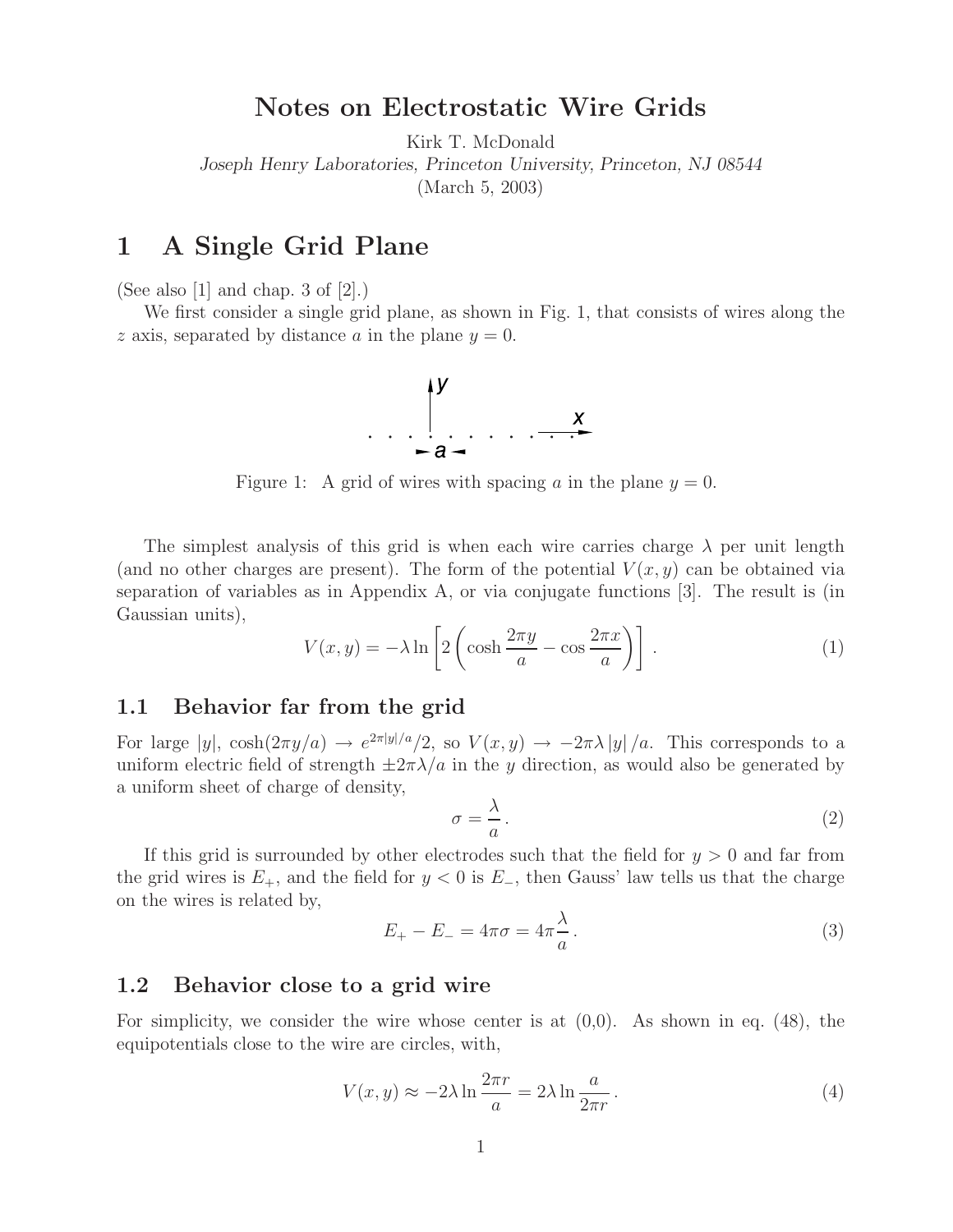If the wires have radius  $r_0 \ll a$ , then the potential of a wire is,

$$
V_{\text{wire}} \approx 2\lambda \ln \frac{a}{2\pi r_0} = \frac{a(E_+ - E_-)}{2\pi} \ln \frac{a}{2\pi r_0} \,. \tag{5}
$$

Also of interest is the electric field strength at the surface of a wire, which we obtain from eq.  $(4)$ :,

$$
E_{r,\text{wire}} = -\frac{dV(r = r_0)}{dr} \approx 2\frac{\lambda}{r_0} = (E_+ - E_-)\frac{a}{2\pi r_0} \,. \tag{6}
$$

Because the potential depends only on r for  $r \ll a$ , the electric field near the wire is radial and azimuthally symmetric. Hence, the surface charge distribution on the wire,  $\sigma = E_r/4\pi$ , is also azimuthally symmetric.

If the grid is used in a gas-filled particle detector, the field (6) can cause multiplication of the drifting electrons.

## **2 Grid + Planar Electrodes**

The grid considered in sec. 1 can be surrounded by a pair of planar electrodes at  $y = -b_1$ and  $b_2$  to form a device whose unit cell is shown in Fig. 2. In general, the potential of the lower cathode of the cell is  $V_1$ , that of the upper cathode is  $V_2$ , and that of the grid is  $V_0$ . We denote the volume  $-b_1 < y < 0$  and region 1, and the volume  $0 < y < b_2$  as region 2. Then  $E_1(x, y)$  is the electric field in region 1, *etc.* 



Figure 2: An "electrodeless" drift chamber is a hollow rectangular prism of active area  $a \times b (= b_1 + b_2)$  with two opposing faces that are conductors, two faces that are dielectric, and a wire running down the center. During operation of the chamber the dielectric surfaces charge up with positive ions until the electric field is parallel to the dielectric surface. Hence, the interior of this chamber is also a unit cell of a multiwire proportional chamber with planar cathodes.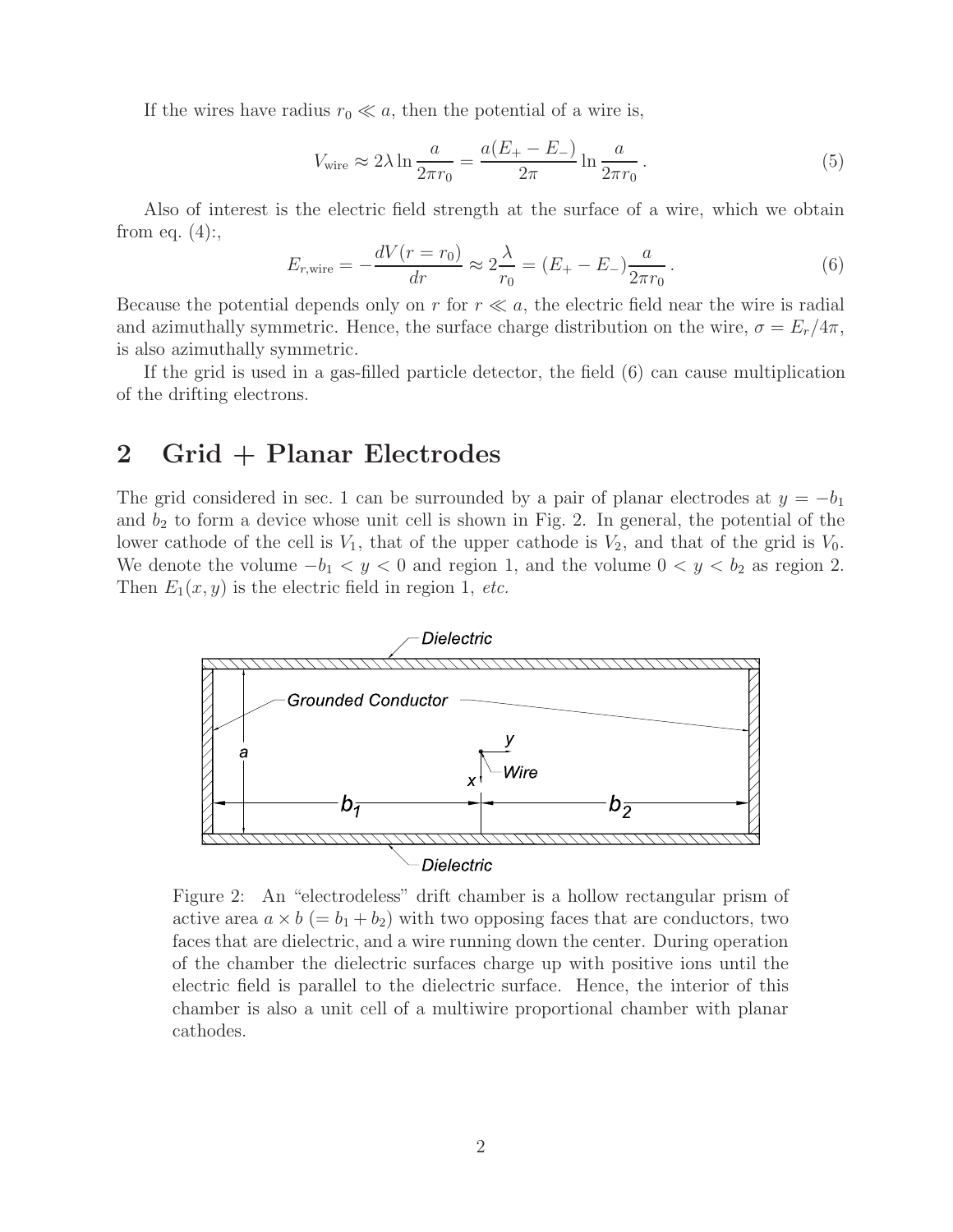### **2.1 Grounded Planar Electrodes**

In Appendix B we analyze the particular case that the planar electrodes are grounded,  $V_1 = V_2 = 0$ , whose behavior is closely related to that of an isolated grid. A detailed expansion for the potential is given in eqs. (54)-(55). For  $|y| \gtrsim a$  the electric field is uniform and the potential varies linearly with y. Close to a wire the equipotentials are circles and the electric field is radial, as shown in Fig. 3.



Figure 3: The electric potential (top) and field lines (bottom) as calculated for the geometry of an "electrodeless" drift chamber using the computer program GARFIELD [8].

The potential on the wire (of radius  $r_0$ ) is now given by,

$$
V_{\text{wire}} = V_0 \approx \frac{4\pi\lambda b_1 b_2}{ab} + 2\lambda \ln \frac{a}{2\pi r_0} = \frac{4\pi b_1 b_2 (1+K)}{ab} \lambda \qquad (V_1 = V_2 = 0), \tag{7}
$$

where,

$$
K \equiv \frac{ab}{2\pi b_1 b_2} \ln \frac{a}{2\pi r_0} \,. \tag{8}
$$

The (total) charge density on the wire can therefore be written as,

$$
\lambda = \frac{abV_0}{4\pi b_1 b_2 (1+K)} \qquad (V_1 = V_2 = 0). \tag{9}
$$

The term  $4\pi\lambda b_1b_2/ab$  of eq. (7) corresponds to a sheet of charge density  $\lambda/a$  at  $y=0$ , which is at distances  $b_1$  and  $b_2$  from grounded planes. For such a sheet, Gauss' law determines electric fields in regions 1 ( $-b<sub>1</sub> < y < 0$ ) and 2 (0 < y < b<sub>2</sub>) to be,

$$
E_{1,\text{sheet}} = -\frac{4\pi\lambda b_2}{ab}
$$
, and  $E_{2,\text{sheet}} = \frac{4\pi\lambda b_1}{ab}$   $(V_1 = V_2 = 0)$ , (10)

so  $V_{0,\text{sheet}} = -E_1b_1 = E_2b_2 = 4\pi\lambda b_1b_2/ab$ . The charge densities on the two sides of the sheet would be  $\sigma_{1,2} = \pm E_{1,2,\text{sheet}}/4\pi$ , which sum to the total charge density  $\sigma = \lambda/a$  that was introduced in eq. (2). However,  $\sigma_1 \neq \sigma_2$  if  $b_1 \neq b_2$ . This suggests that the charge distribution on the wire is no longer azimuthally symmetric if  $b_1 \neq b_2$ .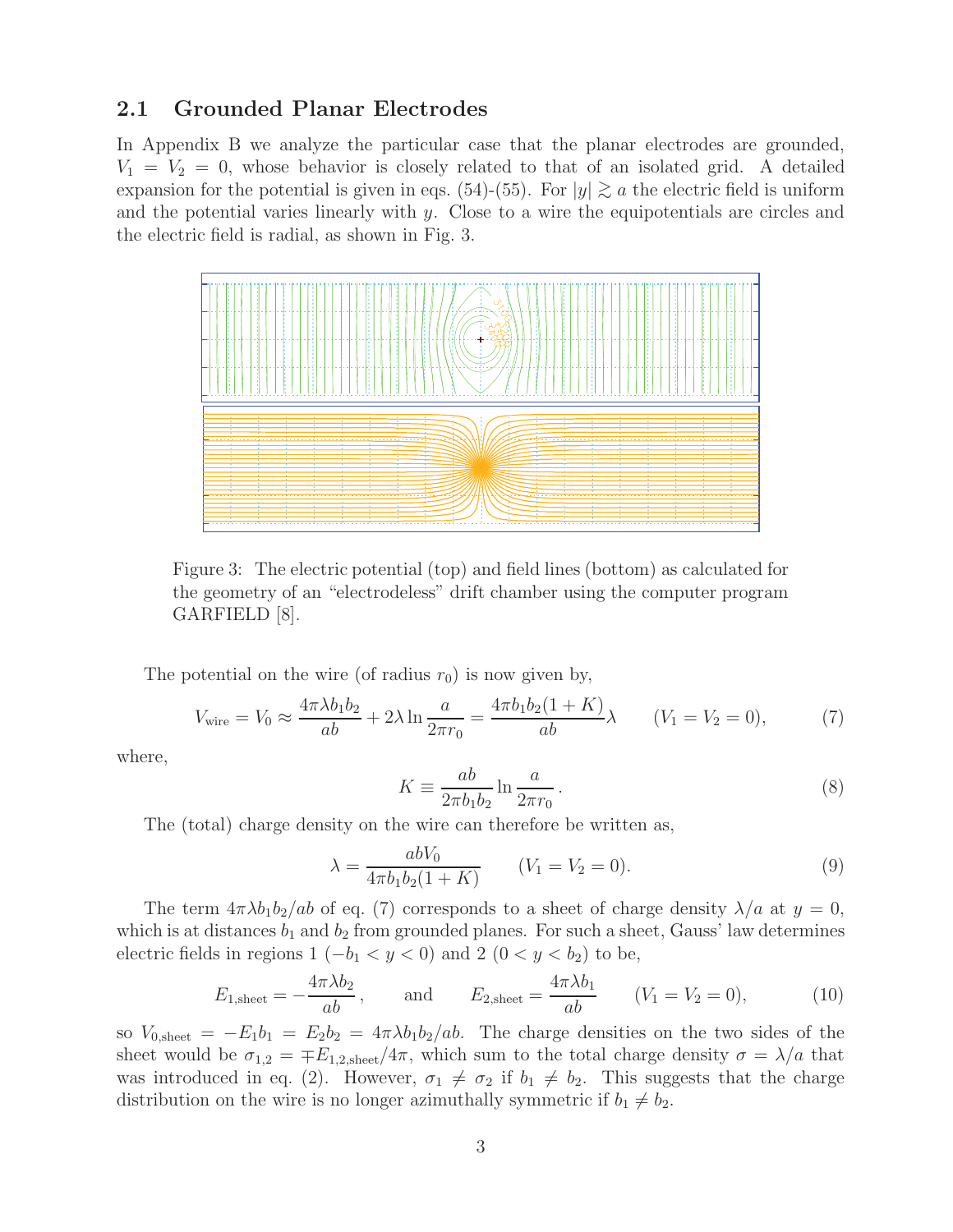#### **2.1.1 Angular Distribution of Charge on a Wire**

To analyze the azimuthal dependence of the charge distribution on the wire, we consider the fields in the device to be the sum of a uniform background field  $E_B$  plus a field  $E_0(x, y)$  that is antisymmetric about the grid, *i.e.*, antisymmetric in y. That is,

$$
E_1(x, -y) = E_B - E_0(x, y), \qquad E_2(x, y) = E_B + E_0(x, y). \tag{11}
$$

For  $|y| \gtrsim a$  all of these fields become uniform, with values corresponding to the grid being to the grid being transformed into a sheet, so we can write

$$
E_{1,\text{sheet}} = E_B - E_{0,\text{sheet}}, \qquad E_{2,\text{sheet}} = E_B + E_{0,\text{sheet}}.
$$
 (12)

Using (10) we find,

$$
E_B = \frac{E_{1,\text{sheet}} + E_{2,\text{sheet}}}{2} = \frac{2\pi\lambda(b_1 - b_2)}{ab},
$$
\n(13)

$$
E_{0,\text{sheet}} = \frac{E_{2,\text{sheet}} - E_{1,\text{sheet}}}{2} = \frac{2\pi\lambda}{a} = 2\pi\sigma.
$$
 (14)

The antisymmetric part of the field,  $E_0$ , is essentially identical to that of the isolated grid, considered in sec. 1. Hence, the charge distribution  $\sigma_0$  on the wire corresponding to this field is azimuthally symmetric, with value,

$$
\sigma_0 = \frac{\lambda}{2\pi r_0} \,. \tag{15}
$$

The uniform background field  $E_B$  induces no net charge on the conducting wire, but does lead to a dipolar charge distribution. This is described by the well-known solution to the problem of a grounded conducting wire in an otherwise uniform background field. The potential has the form,

$$
V_B = -E_B \left( r - \frac{r_0^2}{r} \right) \sin \theta, \tag{16}
$$

where angle  $\theta$  is measured from the x-axis. The charge distribution  $\sigma_B$  induced on the wire by field  $E_B$  is therefore,

$$
\sigma_B = \frac{E_{B,r}(r_0)}{4\pi} = -\frac{1}{4\pi} \frac{\partial V_B(r_0)}{\partial r} = \frac{E_B \sin \theta}{2\pi} = \frac{\lambda (b_1 - b_2) \sin \theta}{ab}.
$$
\n(17)

The total distribution of charge on the wire is the sum of eqs.  $(15)$  and  $(17)$ ,

$$
\sigma_{\text{wire}}(\theta) = \frac{\lambda}{2\pi r_0} \left( 1 + \frac{r_0 E_B \sin \theta}{\lambda} \right) = \frac{\lambda}{2\pi r_0} \left( 1 + \frac{2\pi r_0}{a} \frac{(b_1 - b_2) \sin \theta}{b} \right). \tag{18}
$$

Since  $(b_1 - b_2)/b \ge -1$ , the charge distribution  $\sigma_{\text{wire}}(\theta)$  has the same sign as  $\lambda$  for all angles. The charges on the grounded cathodes have the opposite sign to  $\lambda$ , and all field lines flow from the cathodes to the grid wires (or all lines flow from the grid to the cathodes).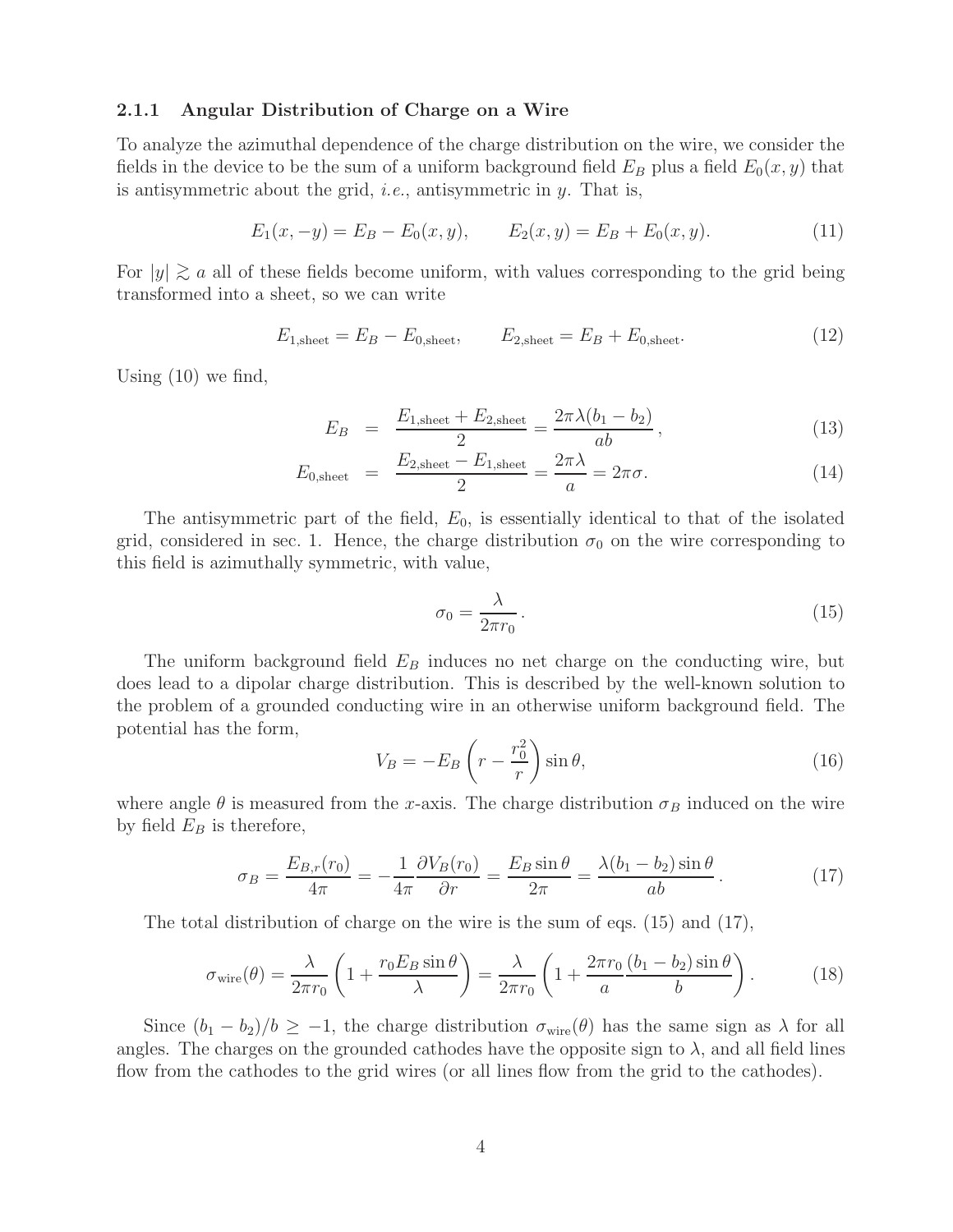### **2.2 Arbitrary Potentials on the Electrodes**

The general case, with potential  $V_1$  at  $y = -b_1$  and  $V_2$  at  $y = b_2$ , can be built up from the case of grounded cathodes by adding the linearly varying potential,

$$
\Delta V = V_1 \frac{b_2 - y}{b} + V_2 \frac{b_1 + y}{b},\tag{19}
$$

to that of eqs. (54)-(55). Combining eqs. (7) and (19), the potential on the wire of radius  $r_0$  $(at y = 0)$  is,

$$
V_0 \approx V_1 \frac{b_2}{b} + V_2 \frac{b_1}{b} + \frac{4\pi b_1 b_2 (1+K)}{ab} \lambda,
$$
\n(20)

which determines the (total) charge density  $\lambda$  to be,

$$
\lambda \approx \frac{a(V_0 b - V_1 b_2 - V_2 b_1)}{4\pi b_1 b_2 (1 + K)} = \frac{a}{4\pi (1 + K)} \left( \frac{V_0 - V_2}{b_2} - \frac{V_1 - V_0}{b_1} \right). \tag{21}
$$

#### **2.2.1 Fields Far from the Grid**

Recall that if the grid is transformed into a continuous sheet then  $\lambda/a$  becomes the areal charge density. Equation (21) is consistent with this limit if we suppose that  $a/2\pi r_0 \rightarrow 1$ for a sheet, in which case the logarithmic term K vanishes and  $\lambda/a \rightarrow (E_2 - E_1)/4\pi$  with,

$$
E_{1,\text{sheet}} = \frac{V_1 - V_0}{b_1}, \quad \text{and} \quad E_{2,\text{sheet}} \to \frac{V_0 - V_2}{b_2},
$$
 (22)

as expected from Gauss' law.

The electric fields in the regions 1 and 2 differ from their values (10) in the case of grounded cathodes (with charge  $\lambda$  on each wire) by the addition of the background field,

$$
E_B = \frac{V_1 - V_2}{b},
$$
\n(23)

due to the potential (20).

When electrode 0 is a wire grid, the values of the field strengths in regions 1 and 2 (away from the wires) are the sum of eqs. (10) and (23) with  $\lambda$  according to eq. (21),

$$
E_1 = \frac{V_1 - V_2}{b} - \frac{4\pi\lambda b_2}{ab} \approx \frac{V_1 - V_0}{b_1} + \frac{b_2}{b} \left(\frac{V_0 - V_2}{b_2} - \frac{V_1 - V_0}{b_1}\right) \frac{K}{1 + K},
$$
 (24)

$$
E_2 = \frac{V_1 - V_2}{b} + \frac{4\pi\lambda b_1}{ab} \approx \frac{V_0 - V_2}{b_2} - \frac{b_1}{b} \left(\frac{V_0 - V_2}{b_2} - \frac{V_1 - V_0}{b_1}\right) \frac{K}{1 + K}.
$$
 (25)

If the grid is transformed into a sheet, the logarithmic constant K in eqs.  $(24)$  and  $(25)$ vanishes and the fields revert to the values (22), as expected.

These approximations hold only for  $|y| \gtrsim a$  and  $a \lesssim b_1$ ,  $b_2$ . In this regime, the fields  $E_1$ and  $E_2$  differ only slightly from their values when the grid is replaced by a sheet. If  $E_2 > E_1$ then the bulk field  $E_1$  in the presence of a grid is larger (and  $E_2$  is smaller) than the fields (22) for a sheet. Of course, since the y-integral of the field  $E_1$  must always equal  $V_1 - V_0$ , a larger field over most of the interval  $-b_1 < y < 0$  implies that  $E_1$  must be small (or negative) near  $y = 0$ .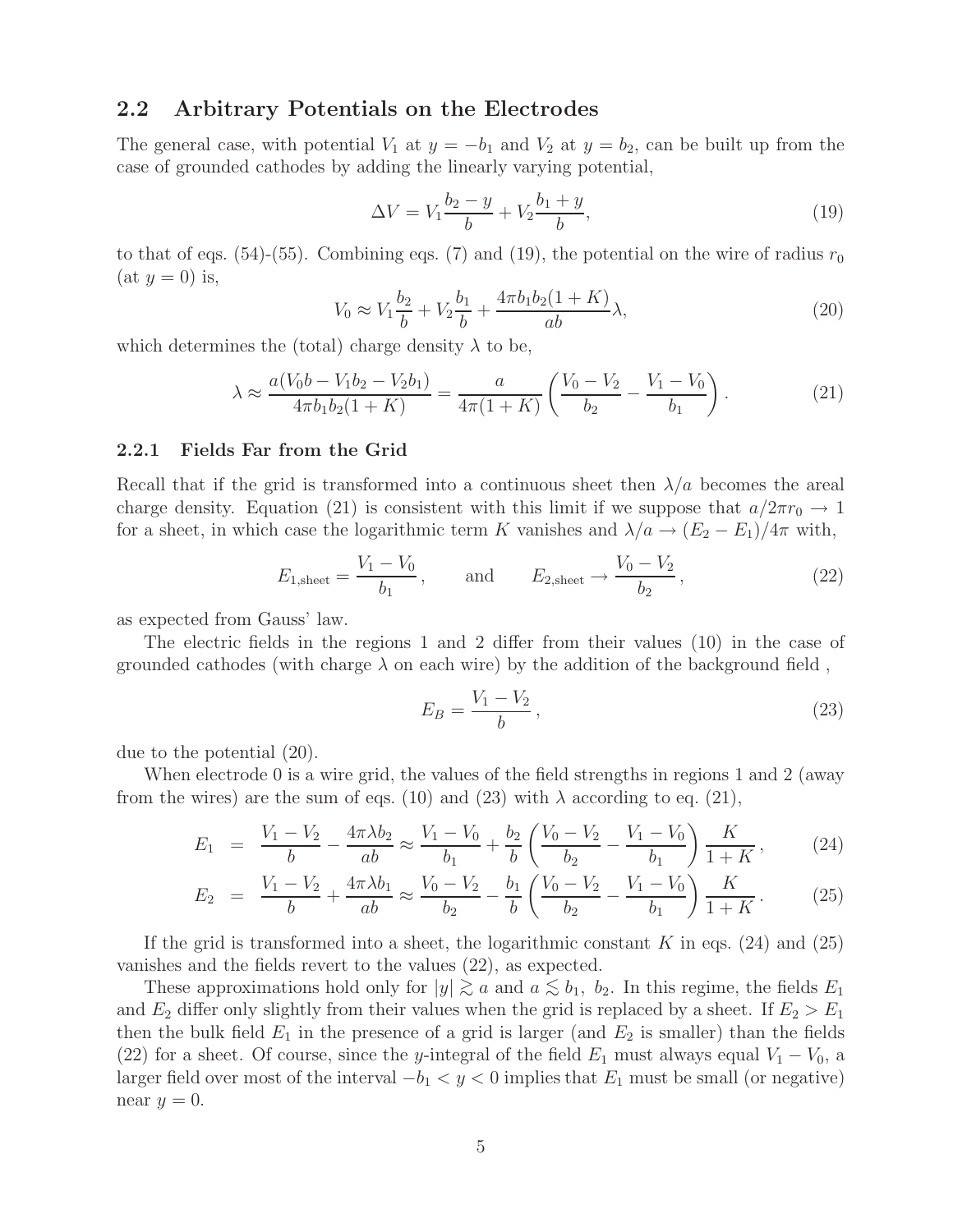#### **2.2.2 Angular Distribution of Charge on a Wire**

We can calculate the angular distribution of charge on a grid wire as was done in sec. 2.1.1. However, the "background" electric field that induces this angular distribution is not simply eq. (23) [due to potentials  $V_1$  and  $V_2$  on the cathodes], but the sum of this and eq. (13) [which is the uniform part of the field of a grid plus grounded cathodes]. Thus, for purposes of determining the angular distribution of charge on the wire, we write,

$$
E_B = \frac{V_1 - V_2}{b} + \frac{2\pi\lambda(b_1 - b_2)}{ab}.
$$
\n(26)

As in eq. (18), we now find the angular distribution to be,

$$
\sigma_{\text{wire}}(\theta) = \frac{\lambda}{2\pi r_0} + \frac{E_B \sin \theta}{2\pi} = \frac{V_1 - V_2}{2\pi b} \sin \theta + \frac{\lambda}{2\pi r_0} \left( 1 + \frac{2\pi r_0}{a} \frac{(b_1 - b_2) \sin \theta}{b} \right)
$$
  
\n
$$
= \frac{V_1 - V_0}{b_1} \frac{b_1 \sin \theta}{2\pi b} + \frac{V_0 - V_2}{b_2} \frac{b_2 \sin \theta}{2\pi b}
$$
  
\n
$$
+ \frac{a}{8\pi^2 r_0 (1 + K)} \left( \frac{V_0 - V_2}{b_2} - \frac{V_1 - V_0}{b_1} \right) \left( 1 + \frac{2\pi r_0}{a} \frac{(b_1 - b_2) \sin \theta}{b} \right)
$$
  
\n
$$
= \frac{V_0 - V_2}{b_2} \left[ \frac{a}{8\pi^2 r_0 (1 + K)} \left( 1 + \frac{2\pi r_0}{a} \frac{(b_1 - b_2) \sin \theta}{b} \right) + \frac{b_2 \sin \theta}{2\pi b} \right]
$$
  
\n
$$
- \frac{V_1 - V_0}{b_1} \left[ \frac{a}{8\pi^2 r_0 (1 + K)} \left( 1 + \frac{2\pi r_0}{a} \frac{(b_1 - b_2) \sin \theta}{b} \right) - \frac{b_1 \sin \theta}{2\pi b} \right].
$$
 (27)

Unlike the case of a grid plus grounded cathodes, the distribution  $\sigma_{\text{wire}}(\theta)$  can include both positive and negative charges. This permits grids be made effectively transparent to drifting electrons for a suitable range of potentials  $V_0$ ,  $V_1$  and  $V_2$ .

#### **2.2.3 Transparency of the Grid to Drifting Electrons**

In other applications of grids to particle detectors, it is desired that ionization electrons that are created in region 1 drift into region 2 without being "captured" by the grid. Rather, the drifting electrons are to be collected at electrode 2. In this case, the grid should be "transparent" to the drifting electrons.

We see from the discussion in sec. 2.1.1 that the transparency is zero for the grid of an MWPC with grounded cathodes. This is, of course, desirable in that application, since the grid of an MWPC, rather than electrode 2, serves to collect the drifting electrons.

To make the grid completely transparent to electrons in region 1, none of the field lines that leave electrode 1 can end on the grid.<sup>1</sup> Therefore, the charge on the grid wires must have the same sign as the charge on electrode 1. The critical condition is that the point on a grid wire closest to electrode 1, *i.e.*,  $\theta = -\pi/2$ , have zero charge.

<sup>&</sup>lt;sup>1</sup>This condition is necessary, but perhaps not quite sufficient, since the drifting electrons may not follow field lines if these curve too sharply near the grid. We follow the conventional wisdom in adopting this condition to obtain analytic results.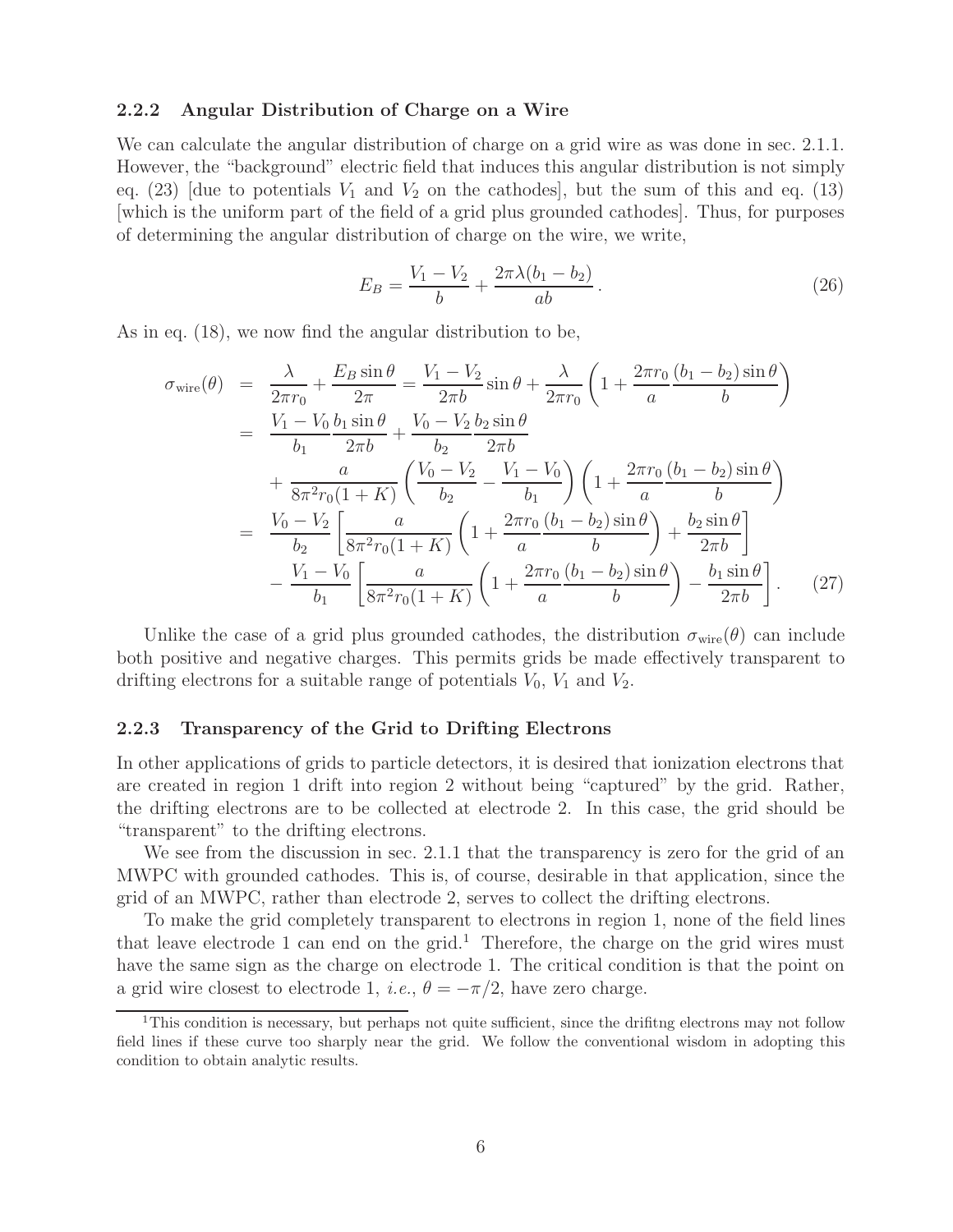Requiring that  $\sigma_{\text{wire}}(\theta = -\pi/2) = 0$  in eq. (27) we find,<sup>2</sup>

$$
\frac{E_{2,\text{sheet}}}{E_{1,\text{sheet}}} = \frac{\frac{V_0 - V_2}{b_2}}{\frac{V_1 - V_0}{b_1}} = \frac{1 - \frac{2\pi r_0}{a} \frac{(b_1 - b_2)}{b} + \frac{4\pi b_1 r_0 (1 + K)}{ab}}{1 - \frac{2\pi r_0}{a} \frac{(b_1 - b_2)}{b} - \frac{4\pi b_2 r_0 (1 + K)}{ab}}
$$
\n
$$
\approx 1 + \frac{4\pi r_0}{a} (1 + K) \qquad \text{(full transparency)}, \tag{28}
$$

where K is defined in eq.  $(8)$ . For a detector where region 1 is much larger than region 2, and with wire spacing a equal to distance  $b_2$ , this becomes,<sup>3</sup>

$$
\frac{E_{2,\text{sheet}}}{E_{1,\text{sheet}}} \approx 1 + \frac{4\pi r_0}{a} \left( 1 + \frac{1}{2\pi} \ln \frac{a}{2\pi r_0} \right) \qquad (a = b_2 \ll b_1). \tag{30}
$$

A typical grid might have  $a/2r_0 \approx 100$ , so  $\ln(a/2\pi r_0) \approx 3.5$ , for which full transparency requires,

$$
\frac{E_{2,\text{sheet}}}{E_{1,\text{sheet}}} \approx 1.1 \qquad (a = 200r_0 = b_2 \ll b_1). \tag{31}
$$

#### **2.2.4 From Full Transparency to Zero Transparency**

It is sometimes desired to use a grid as a gate, changing the value of potential  $V_0$  on the grid to a value such that the transparency is zero for electrons drifting from region 1. In this case, all field lines from region 1 must terminate on the grid.

A simple way to achieve this is to switch the grid to potential  $V_2$ . Then, there is no electric field in region 2, so all field lines in region 1 must end on the grid, as desired.

For example, if we operate with  $V_2 = 0$  (to have the readout electronics on the collection electrode 2 at ground potential), then the condition (31) for full transparency for, say  $b_1 =$  $100b_2$ , is that  $V_0 = V_1b_2/(1.07b_1 + b_2) \approx V_1/108$ . Switching the small voltage  $V_0 = V_1/108$  to ground is a relatively easy task.

#### **2.2.5 Gain Grid at the End of a Long Drift Region**

In some gaseous particle detectors it is desired to collect the ionization electrons on a grid after they have drifted across region 1, where the length  $b_1$  of the drift region is large compared to the grid wire spacing a. Further, the electric field near a grid wire is to be so large that Townsend avalanches occur, thereby amplifying the signal due to the drifting electrons.

A basic configuration for this has a planar electrode at  $y = -b_1$  at a large negative voltage  $(V_1 < 0)$ , a grounded grid at  $y = 0$   $(V_0 = 0)$ , and another planar electrode at  $y = b_2 \approx a \ll b_1$ that is also at a negative voltage  $(V_2 < 0)$  to insure that all electrons drifting in region 1 are collected on the grid.

$$
\frac{E_{2,\text{sheet}}}{E_{1,\text{sheet}}} \approx 1 + \frac{4\pi r_0}{a} \qquad (a \ll b_1 \ll b_2). \tag{29}
$$

For example, in case of a mesh that is 80% open,  $r_0/a = 0.1$ , and  $E_{2,\text{sheet}}/E_{1,\text{sheet}} \approx 2.25$ .

<sup>&</sup>lt;sup>2</sup>Ref. [1] appears to claim that the critical ratio is simply  $1 + 4\pi r_0/a$ . Equation (3.23) of [2] appears to be something like our form.

<sup>&</sup>lt;sup>3</sup>When  $a \ll b_1 \ll b_2$ , then  $K \approx 0$  and the criterion for full transparency is,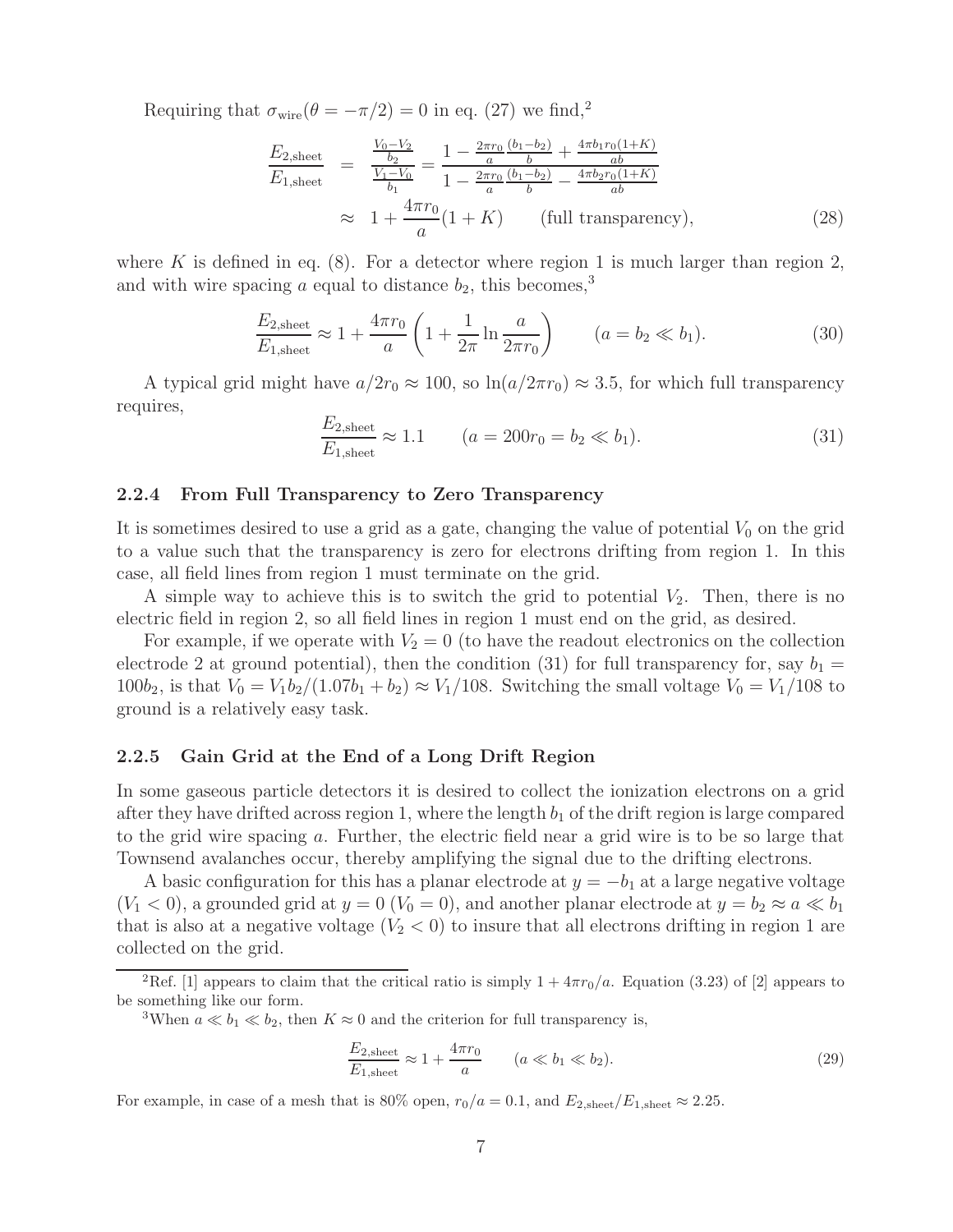The field strength  $E_1$  in the bulk of region 1 is chosen to have a specific value suitable for drifting electrons through the chamber gas. The electric field at the surface of a grid wire must have a large value to produce gain via Townsend avalanches. According to eq. (6), the field at the wire can be written as,

$$
E_{\text{wire}} = (E_2 - E_1) \frac{a}{2\pi r_0} \approx \left(\frac{V_0 - V_2}{b_2} - \frac{V_1 - V_0}{b_1}\right) \frac{a}{2\pi r_0 (1 + K)}
$$
  

$$
\approx -\left(\frac{V_2}{a} + \frac{V_1}{b_1}\right) \frac{a}{2\pi r_0 (1 + K)},
$$
(32)

where  $E_1$  and  $E_2$  are the fields (24)-(25) in the bulk of regions 1 and 2, K is defined in eq. (8), and the final form holds for the present example.

Even if  $V_1$  must be held at a value such that a field of strength  $V_1a/2\pi b_1r_0(1 + K)$  is too small to produce Townsend avalanches near the wire, voltage  $V_2$  can be independently raised until the desired gas gain is achieved. For example, if the desired gas gain is achieved when operating an MWPC with grounded cathodes at  $b_1 = b_2 = a$  and wires of radius r at voltage V, then electric field at a wire of the MWPC is,

$$
E_{\text{MWPC wire}} \approx -\frac{V}{\pi r(1 + K_r)},\tag{33}
$$

The drift chamber under discussion can achieve this field on its wires with,

$$
V_2 \le 2V \frac{r_0(1+K)}{r(1+K_r)},
$$
\n(34)

for any choice of  $V_1$ . If  $r_0 = r$ , then we need  $V_2 \leq 2V$ , *etc.* 

Conversely, if the field strength  $V_1a/2\pi b_1r_0(1 + K)$  is so large that the gain would be excessive in the drift chamber, the wire radius  $r_0$  can be made larger than r and the gain reduced to an acceptable value. Voltage  $V_2$  can then be varied to provide fine tuning of the gas gain.

## **A Appendix A: Potential of a Single Grid Plane**

(From Ph501, Problem Set 3 [4].)

A grid of infinitely long wires is located in the  $(x, y)$  plane at  $y = 0$ ,  $x = \pm na$ ,  $n = \pm \sqrt{a^2 + b^2}$  $0, 1, 2, \ldots$ , as shown in Fig. 1. Each line carries charge  $\lambda$  per unit length.

This problem is 2-dimensional, and is well described in rectangular coordinates  $(x, y)$ . We try separation of variables,

$$
V(x,y) = \sum X(x)Y(y).
$$
\n(35)

Away from the surface  $y = 0$ , Laplace's equation,  $\nabla^2 V = 0$ , holds, so one of X and Y can be oscillatory and the other exponential. The  $X$  functions must be periodic with period  $a$ , and symmetric about  $x = 0$ . This suggests that we choose,

$$
X_n(x) = \cos k_n x, \qquad \text{with} \qquad k_n = \frac{2n\pi}{a} \,. \tag{36}
$$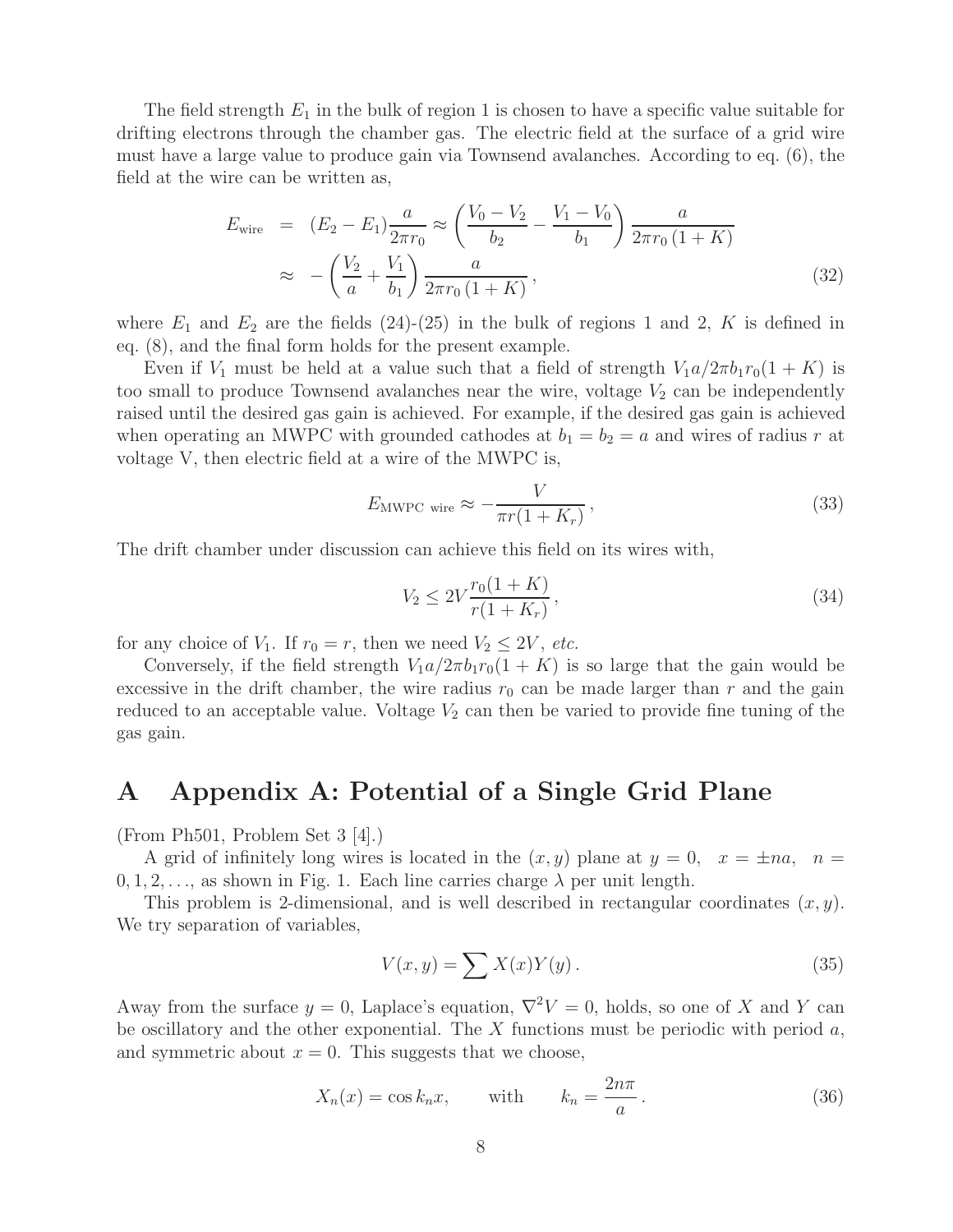We first consider the regions  $y > 0$  and  $y < 0$  separately, and then match the solutions at the boundary The Y functions are exponential, and should vanish far from the plane  $y = 0$ . Hence, we consider,

$$
Y_n(y) = \begin{cases} e^{-k_n y}, & y > 0, \\ e^{k_n y}, & y < 0. \end{cases}
$$
\n
$$
(37)
$$

However, we must remember that the case of index  $n = 0$  is special in that the separated equations are  $X_0'' = 0 = Y_0''$ , so that we can have  $X_0 = 1$  or x, and  $Y_0 = 1$  or y. In the present case,  $X_0 = 1$  is the natural extension of (36) for nonzero n, so we conclude that  $Y_0 = \pm y$  is the right choice; otherwise  $X_0Y_0 = 1$ , which is trivial. Then, the potential  $V = \pm y$  will be associated with a constant electric field in the y direction, which is to be expected far from the grid of wires.

Combining  $X$  and  $Y$ , our series solution thus far is,

$$
V(x,y) = \begin{cases} a_0 y + \sum_{n>0} a_n \cos \frac{2n\pi x}{a} e^{-2n\pi y/a}, & y > 0, \\ -a_0 y + \sum_{n>0} a_n \cos \frac{2n\pi x}{a} e^{2n\pi y/a}, & y > 0, \end{cases}
$$
(38)

where we have used continuity of the potential at  $y = 0$  to use the same  $a_n$  for both  $y > 0$ and  $y < 0$ . Note, however, the sign change for  $a_0$ , corresponding to the constant electric field that points away from the wire plane.

At the boundary,  $y = 0$ , the surface charge density is,

$$
\sigma = \lambda \sum_{n} \delta(x - na) = \frac{1}{4\pi} (E_y(0^+) - E_y(0^-)) = \frac{1}{4\pi} \left( -\frac{\partial \phi(x, 0^+)}{\partial y} + \frac{\partial \phi(x, 0^-)}{\partial y} \right)
$$

$$
= -\frac{a_0}{2\pi} + \frac{1}{a} \sum_{n} na_n \cos \frac{2n\pi x}{a}.
$$
(39)

We evaluate the  $a_n$  by considering the interval  $[-a/2 < x < a/2]$ . Multiplying by  $\cos(2n\pi x/a)$  and integrating, we find,

$$
a_0 = -\frac{2\pi\lambda}{a}, \quad \text{and} \quad a_n = \frac{2\lambda}{n}.
$$
 (40)

The potential is then,

$$
V(x,y) = -\frac{2\pi\lambda|y|}{a} + 2\lambda \sum_{n>0} \frac{1}{n} \cos\frac{2n\pi x}{a} e^{-2n\pi|y|/a}.
$$
 (41)

To sum the series, we write it as,

$$
V(x,y) = -\frac{2\pi\lambda|y|}{a} + 2\lambda Re \sum_{n>0} \frac{1}{n} e^{2n\pi x/a} e^{-2n\pi|y|/a}
$$
  
= 
$$
-\frac{2\pi\lambda|y|}{a} + 2\lambda Re \sum_{n>0} \frac{1}{n} (e^{2\pi ix/a} e^{-2\pi|y|/a})^n
$$
  
= 
$$
-\frac{2\pi\lambda|y|}{a} - 2\lambda Re \ln(1-z),
$$
 (42)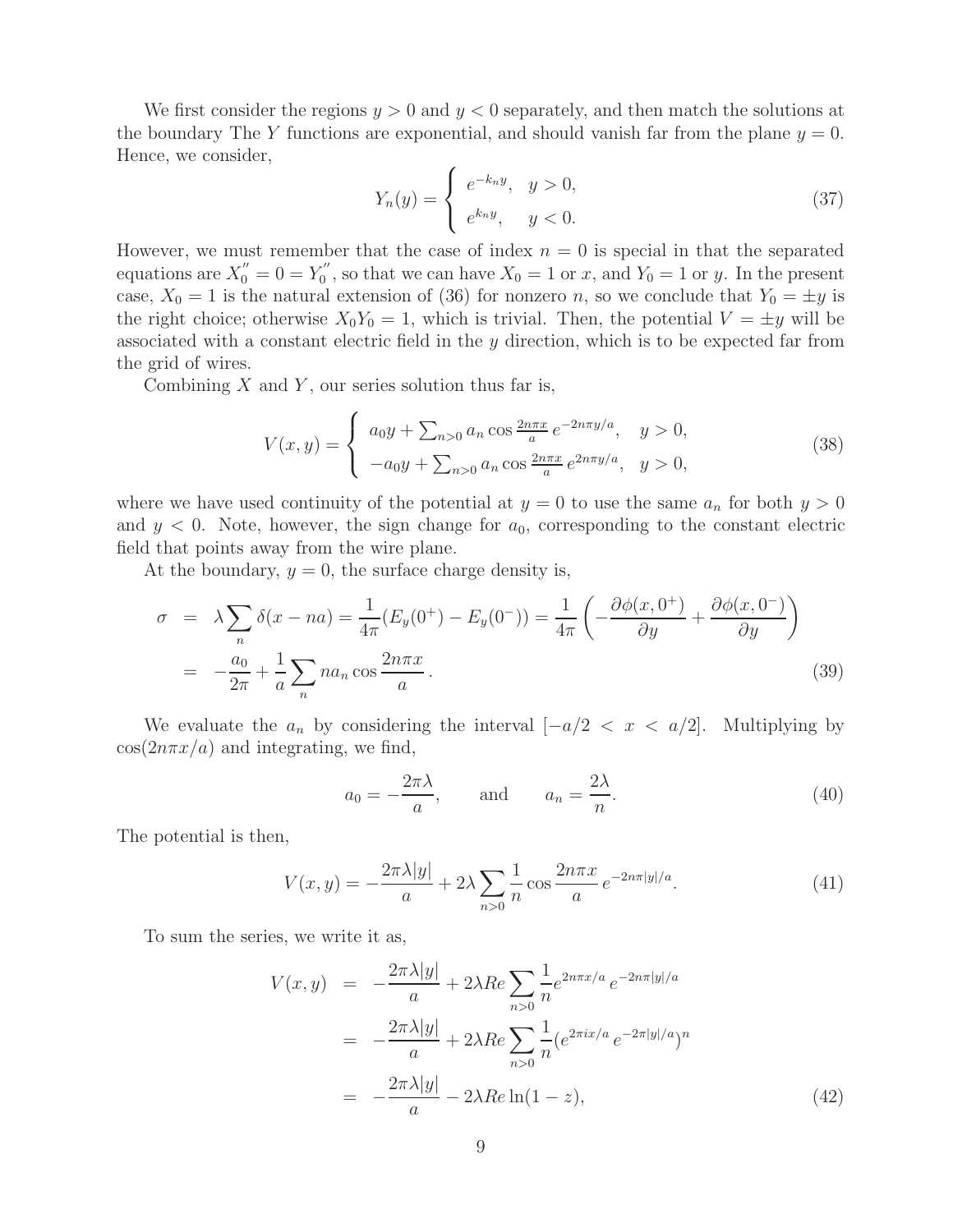where,

$$
z = e^{2\pi ix/a} e^{-2\pi |y|/a}.
$$
\n(43)

To take the real part, we note that if,

$$
\ln(1-z) \equiv u + iv, \quad \text{then} \quad 1-z = e^u e^{iv}, \quad |1-z| = e^u, \quad (44)
$$

and,

$$
Re \ln(1-z) = u = \ln |1-z|
$$
  
=  $\ln |1 - e^{-2\pi |y|/a} [\cos(2\pi x/a) + i \sin(2\pi x/a)]$   
=  $\ln \sqrt{1 - 2 \cos(2\pi x/a) e^{-2\pi |y|/a} + e^{-4\pi |y|/a}}$   
=  $\frac{1}{2} \ln [1 - 2 \cos(2\pi x/a) e^{-2\pi |y|/a} + e^{-4\pi |y|/a}].$  (45)

The potential is now,

$$
V(x,y) = -\lambda \ln e^{2\pi|y|/a} - \lambda \ln[1 - 2\cos(2\pi x/a)e^{-2\pi|y|/a} + e^{-4\pi|y|/a}]
$$
  
=  $-\lambda \ln[e^{2\pi|y|/a} - 2\cos(2\pi x/a) + e^{-2\pi|y|/a}]$   
=  $-\lambda \ln\left[2\cosh\frac{2\pi y}{a} - 2\cos\frac{2\pi x}{a}\right]$  (46)

This result can also be deduced by the use of functions of a complex variable [3].

For  $x, y$  small:

$$
\cosh \frac{2\pi y}{a} - \cos \frac{2\pi x}{a} \approx 1 + \frac{1}{2} \left( \frac{2\pi y}{a} \right)^2 + \dots - 1 + \frac{1}{2} \left( \frac{2\pi x}{a} \right)^2 + \dots = \frac{1}{2} \left( \frac{2\pi r}{a} \right)^2 \tag{47}
$$

where  $r^2 = x^2 + y^2$ . Thus, at small  $x, y$ ,

$$
V(x,y) \to -2\lambda \ln \frac{2\pi r}{a},\tag{48}
$$

which is just the potential for an individual line charge  $\lambda$ . Close to each wire, the equipotentials are cylinders around this wire.

# **B Appendix B: Grid + Planar Cathodes**

### (**Multiwire Proportional Chamber and "Electrodeless" Drift Chamber**, from [5].)

Consider a unit cell of a wire grid with spacing a surrounded by a pair of conducting cathodes at distances  $b_1$  and  $b_2$  (where  $b_1 + b_2 \equiv b$ ), as shown in Fig. 2.

If the side walls of the cell are dielectric, we have the configuration of the so-called "electrodeless" drift chamber.

If the unit cell shown in Fig. 2 is replicated so as to form an array of cells in  $x$  with period a, we have in the geometry of a multiwire proportional chamber (MWPC) with planar cathodes. Typically  $b_1 = b_2 = b/2$ .

Find the potential assuming that the electric field is parallel to the surfaces  $x = \pm a/2$ , that the cathodes are grounded, and that the wire carries charge  $\lambda$  per unit length. Generalize this solution to the case of potential  $V_1$  on the lower cathode,  $V_2$  on the upper cathode, and  $V_0$  on the grid.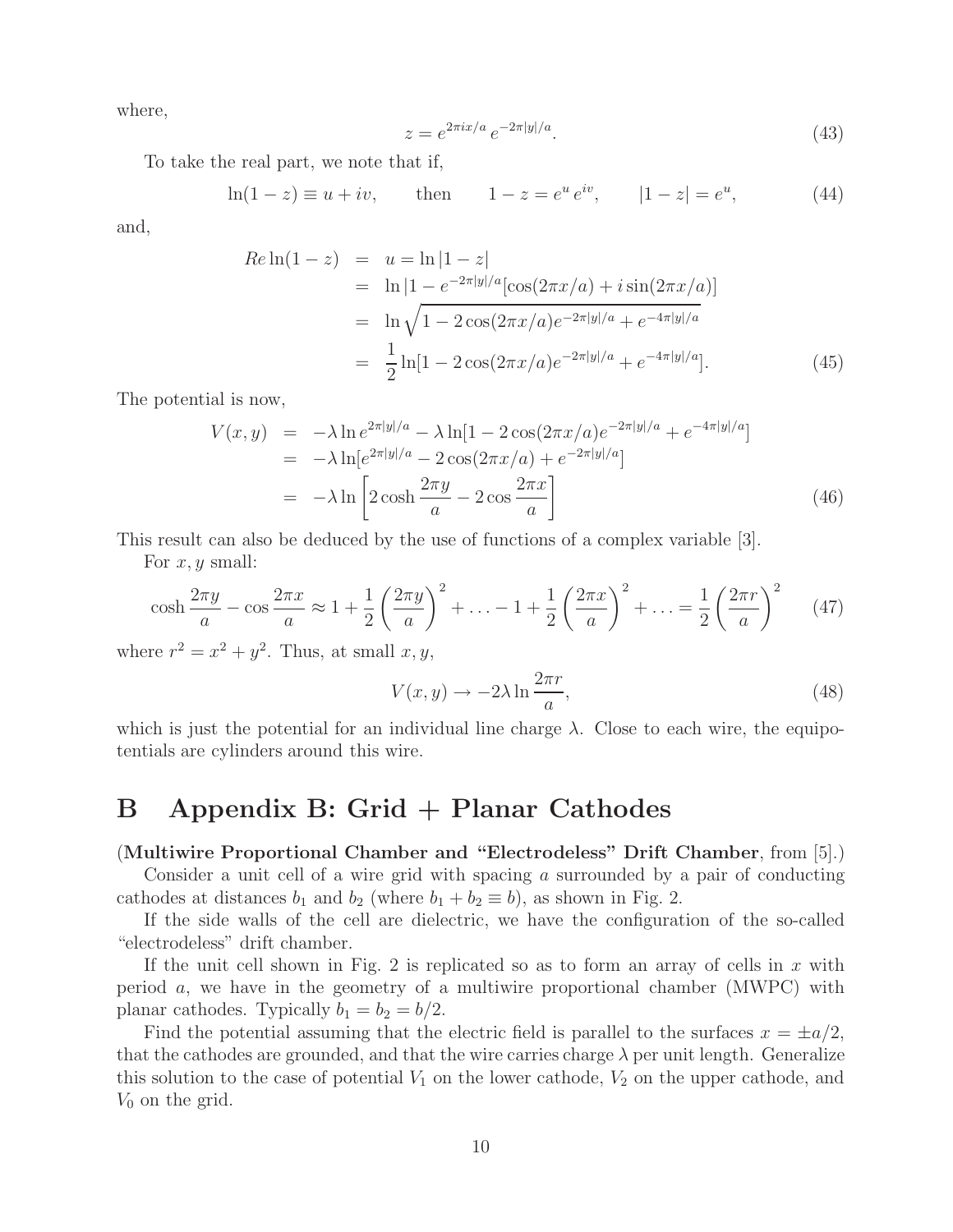### **B.1 Wire On the** x **Miplane**

We analyze the cell, shown in Fig. 2, in a coordinate system with its origin on the wire. Assuming grounded cathodes and that no electric field lines cross the surfaces  $x = \pm a/2$ , the boundary conditions on the outer surfaces are,

$$
V(x, -b_1) = V(x, b_2) = 0, \qquad \frac{\partial V(-a/2, y)}{\partial x} = \frac{\partial V(a/2, y)}{\partial x} = 0,
$$
\n(49)

We consider the cell to be divided into two regions,  $y < 0$  and  $y > 0$ . The matching condition on the plane  $y = 0$  follows from Gauss's law,

$$
-\frac{\partial V(x,0^{+})}{\partial y} + \frac{\partial V(x,0^{-})}{\partial y} = 4\pi\lambda\delta(x),\tag{50}
$$

The boundary conditions (49) on the outer surfaces of the cell indicate that a suitable series expansion for the potential, continuous across  $y - 0$ , is,

$$
V(x, y > 0) = A_0 b_1 (b_2 - y) + \sum_{n=1}^{\infty} A_n \cos \frac{2n\pi x}{a} \sinh \frac{2n\pi (b_2 - y)}{a} \sinh \frac{2n\pi b_1}{a}, \quad (51)
$$

$$
V(x, y < 0) = A_0 b_2 (b_1 + y) + \sum_{n=1}^{\infty} A_n \cos \frac{2n\pi x}{a} \sinh \frac{2n\pi (b_1 + y)}{a} \sinh \frac{2n\pi b_2}{a}. \tag{52}
$$

Using the matching condition (50) at  $y = 0$  we find the coefficient  $A_n$  to be,

$$
A_0 = \frac{4\pi\lambda}{ab}, \qquad A_n = \frac{2\lambda}{n\sinh\frac{2n\pi b}{a}},\tag{53}
$$

where  $b + b_1 + b_2$ . Hence, the potential can be written as,

$$
V(x, y > 0) = \frac{4\pi\lambda b_1(b_2 - y)}{ab} + 4\lambda \sum_{n=1}^{\infty} \frac{1}{n} \cos\frac{2n\pi x}{a} \sinh\frac{2n\pi(b_2 - y)}{a} \frac{\sinh\frac{2n\pi b_1}{a}}{\sinh\frac{2n\pi b}{a}},
$$
(54)

$$
V(x, y < 0) = \frac{4\pi\lambda b_2(b_1 + y)}{ab} + 4\lambda \sum_{n=1}^{\infty} \frac{1}{n} \cos\frac{2n\pi x}{a} \sinh\frac{2n\pi(b_1 + y)}{a} \frac{\sinh\frac{2n\pi b_2}{a}}{\sinh\frac{2n\pi b}{a}}.
$$
 (55)

When  $b_1 = b_2 = b/2$ , the potential simplifies to,

$$
V(x,y) = \frac{\pi\lambda b}{a} - \frac{2\pi\lambda|y|}{a} + 2\lambda \sum_{n=1}^{\infty} \frac{1}{n} \cos\frac{2n\pi x}{a} \frac{\sinh\frac{2n\pi(b/2-|y|)}{a}}{\cosh\frac{n\pi b}{a}} \qquad \text{(origin at the wire). (56)}
$$

For  $a \ll b$ , eq. (56) further simplifies to,

$$
V(x,y) \approx -\frac{2\pi\lambda\,|y|}{a} + 2\lambda \sum_{n=1}^{\infty} \frac{1}{n} \cos\frac{2n\pi x}{a} e^{-2n\pi|y|/a} \qquad \text{(origin at the wire)},\qquad (57)
$$

neglecting the constant term  $\pi \lambda b/a$ , which then agrees with eq. (41) (and hence the closed form (46) also) of Appendix 1.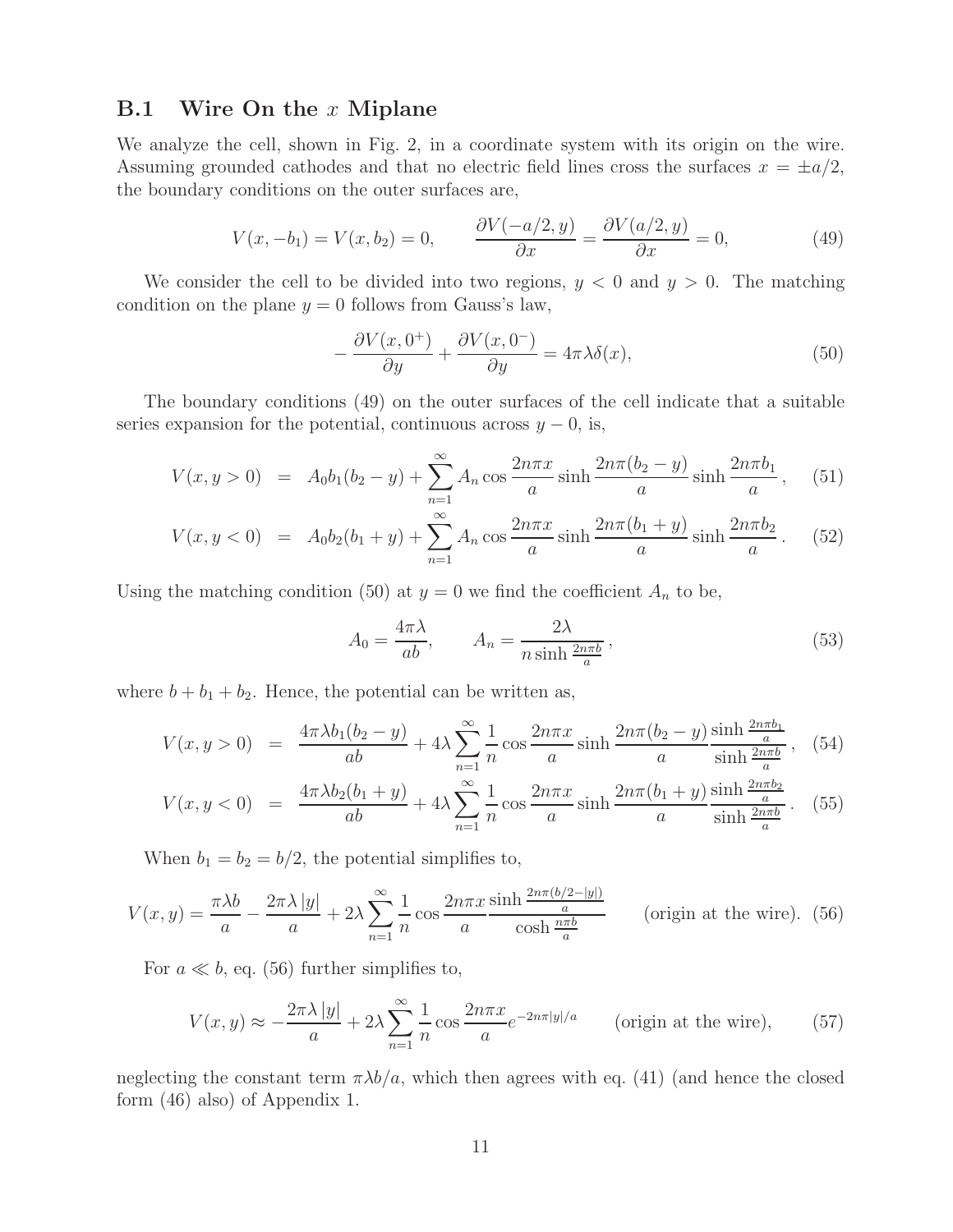Apparently, the potential (56) can be expressed in "closed form" using Jacobian elliptic functions [6, 7], although it is not clear this has much practical advantage.

Except near  $y = 0$ , the exponential terms in eqs. (54)-(57) are small. So over most of the cell the potential varies linearly with  $y$ , and the electric field is parallel to the  $y$  axis. The field strength is  $\pm 2\pi q/a$ , as if the charge q were uniformly distributed over the plane  $(|x| < a/2, 0)$ . For  $x \approx 0, y \approx 0$  the equipotentials become cylinders around the wire, as shown in Fig. 3. This is, of course, the desirable field configuration for a drift chamber. .

The potential at the origin diverges. But, of course, a physical realization of a wire chamber involves a wire of finite radius  $r_0$ . We can estimate the potential at the surface of the wire at position  $(x, y)$ , where  $x^2 + y^2 = r_0^2 \ll a$ , b, using eq. (56),

$$
V_{\text{wire}} = V(x > 0, y) \approx \frac{\pi \lambda b}{a} + 2\lambda \sum_{n=1} \cos \frac{2n\pi x}{a} \frac{\tanh \frac{2n\pi b}{2a} \cosh \frac{2n\pi y}{a} - \sinh \frac{2n\pi y}{a}}{n}
$$

$$
\approx \frac{\pi \lambda b}{a} + 2\lambda Re \sum_{n=1} e^{2n\pi i x/a} \frac{\cosh \frac{2n\pi y}{a} - \sinh \frac{2n\pi y}{a}}{n}
$$

$$
= \frac{\pi \lambda b}{a} + 2\lambda Re \sum_{n=1} e^{-2n\pi y/a} e^{2n\pi i x/a} = \frac{\pi \lambda b}{a} + 2\lambda Re \sum_{n=1} \frac{\left[e^{-2\pi (y - ix)/a}\right]^n}{n}
$$

$$
= \frac{\pi \lambda b}{a} - 2\lambda Re \ln \left[1 - e^{-2\pi (y - ix)/a}\right]. \tag{58}
$$

Then writing  $\ln\left[1-e^{-2\pi(y-ix)/a}\right] = u + iv$  we have,

$$
e^{u+iv} = e^u \cos v + ie^u \sin v = 1 - e^{-2\pi (y-ix)/a} = 1 - e^{-2\pi y/a} \cos \frac{2\pi x}{a} + ie^{-2\pi y/a} \sin \frac{2\pi x}{a},
$$
 (59)

$$
e^{2u} = \left(1 - e^{-2\pi y/a} \cos \frac{2\pi x}{a}\right)^2 + e^{-4\pi y/a} \sin^2 \frac{2\pi x}{a} = \left(1 - 2e^{-2\pi y/a} \cos \frac{2\pi x}{a} + e^{-4\pi y/a}\right)
$$
  
\n
$$
\approx 1 - 2\left[1 - \frac{2\pi y}{a} + \frac{1}{2}\left(\frac{2\pi y}{a}\right)^2\right] \left[1 - \frac{1}{2}\left(\frac{2\pi x}{a}\right)^2\right] + 1 - \frac{4\pi y}{a} + \frac{1}{2}\left(\frac{4\pi y}{a}\right)^2
$$
  
\n
$$
= \left(\frac{2\pi}{a}\right)^2 + \left(\frac{2\pi y}{a}\right)^2 = \left(\frac{2\pi r_0}{a}\right)^2, \tag{60}
$$

$$
Re \ln \left[ 1 - e^{-2\pi (y - ix)/a} \right] = u \approx \ln \frac{2\pi r_0}{a}, \qquad (61)
$$

and we finally have,

$$
V_{\text{wire}} \approx \frac{\pi \lambda b}{a} - 2\lambda \ln \frac{2\pi r_0}{a} = \frac{\pi \lambda b}{a} + 2\lambda \ln \frac{a}{2\pi r_0} \,. \tag{62}
$$

The first term of this is just the "uniform" electric field  $E_y = 2\pi\lambda/a$  multiplied by the distance  $b/2$  between the wire and a ground plane. The second term is the same as the potential (48) for a wire on an isolated grid.